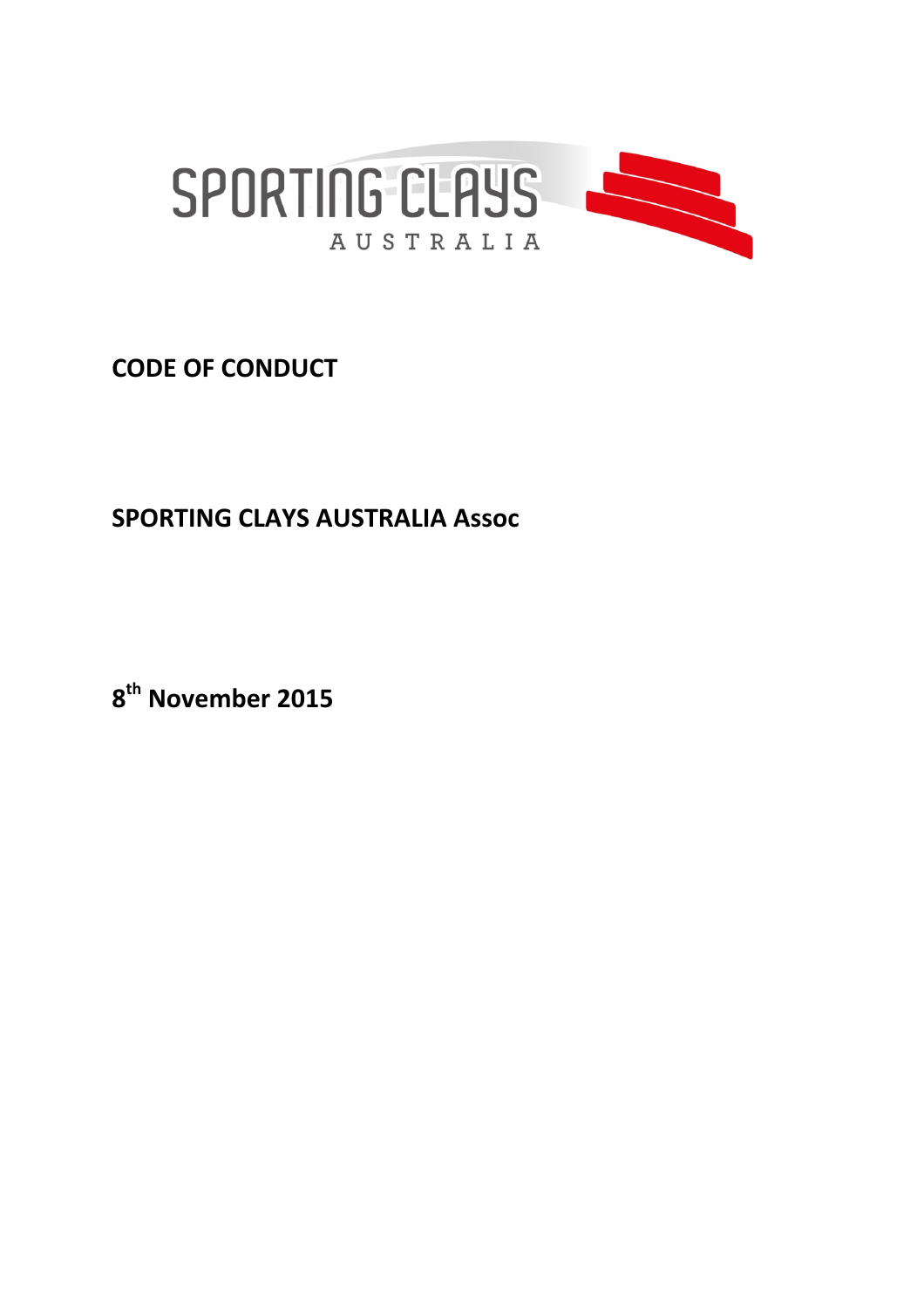## **Codes of Conduct and Disciplinary Procedures By-Law**

In accordance with Rule 9 of the Constitution-Registered Rules of the Sporting Clay Australia Assoc ("SCA") this By-Law is adopted by the Board.

The Codes of Conduct and Disciplinary Procedures By-Law are divided into two parts:

- 1. Establishes general and specific standards of behaviour expected of Members of SCA. In addition to the General Code of Conduct, SCA Members and other persons associated to SCA through their respective State Bodies as members are also required to comply with the specific Codes of Conduct, as are appropriate.
- 2. Sets out the procedure for dealing with disciplinary actions against Members, breaches of the Codes of Conduct and other matters under the Rules of SCA.

# **1. Establishment General and Specific Standards**

#### **1.1. General Code of Conduct**

Members, administrators, officials, competitors, spectators, service providers, employees, volunteers and anyone other person associated with any activity or event held by or sanctioned by SCA must:

- 1.1.1. Not discriminate against, abuse, harass, ridicule or embarrass anyone covered by this Code of Conduct or otherwise associated with an SCA activity or event;
- 1.1.2. Be fair, considerate and honest in all dealings with others:
- 1.1.3. Treat all persons with respect, dignity and have proper regards for their rights and obligations;
- 1.1.4. Respect the privacy of other persons;
- 1.1.5. Act at all times in a fair and sporting manner and in such a way as to ensure good relations within and between participants and other organisations;
- 1.1.6. Not engage in deliberate distraction or interruption of the competitors during competition;
- 1.1.7. Refrain from any form of intimidation or victimisation towards others;
- 1.1.8. Ensure that any junior competitors are accompanied and/or observed during sporting and associated activities;
- 1.1.9. Conduct themselves in a proper manner to the satisfaction of SCA and its delegates, so as not to bring themselves, SCA or the sport of shooting into public disrepute or censure;
- 1.1.10. Not use involvement with the SCA to promote individual beliefs or practices where these are inconsistent with the SCA or the sport of shooting;
- 1.1.11. Not disclose to any unauthorised person or organisation information that is of a confidential or privileged nature concerning the SCA, a team or an individual connected with the SCA.
- 1.1.12. Not promote, pass on, exchange or publish information where that information may be of a confidential, offensive, scandalous, unsubstantiated or derisive nature;
- 1.1.13. Understand the possible consequences of breaching the SCA Code of Conduct; and
- 1.1.14. Immediately report any breaches of the SCA Codes of Conduct to the SCA Board or Executive Officer.

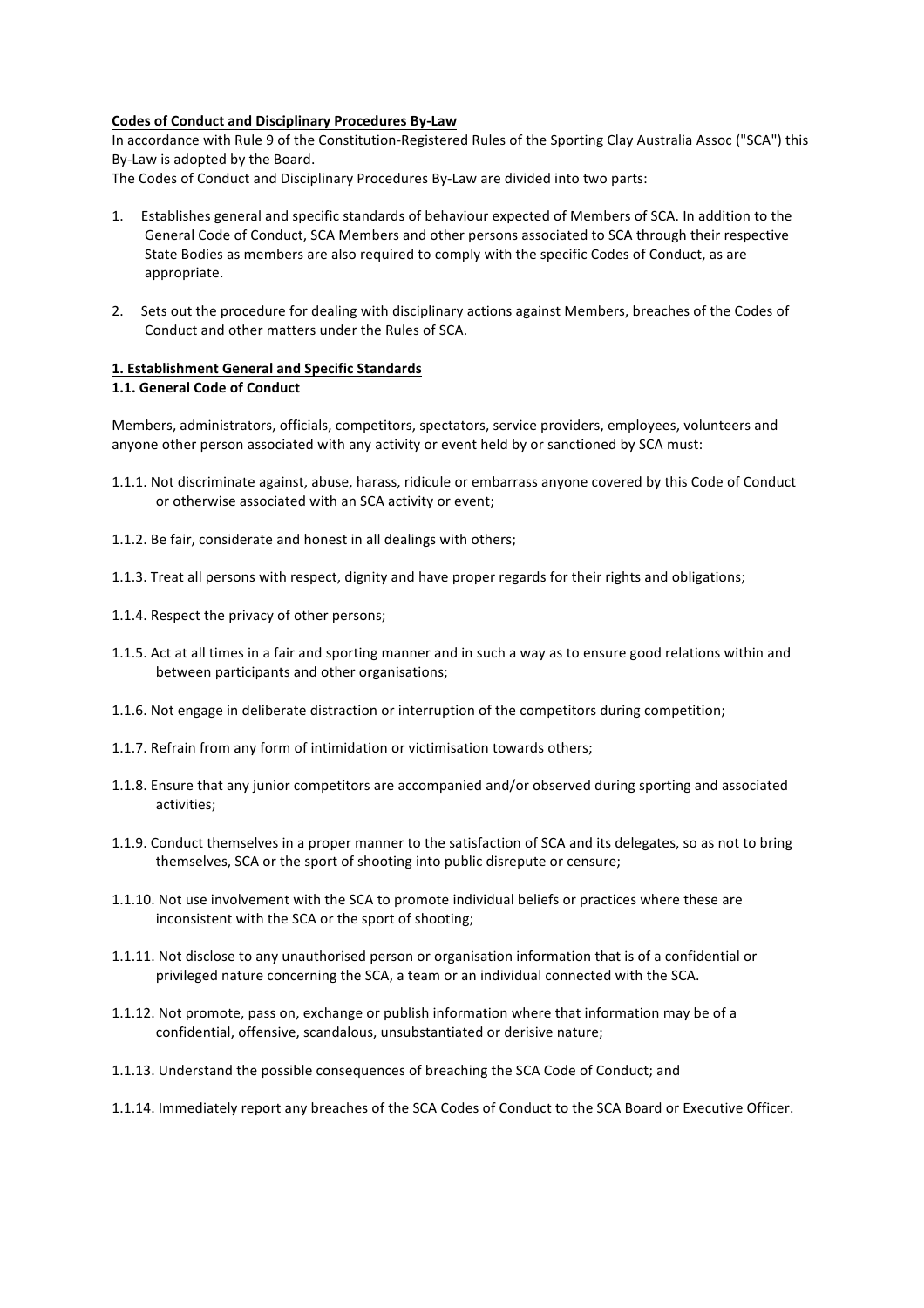## 1.2. Administrators' Code of Conduct

- 1.2.1. The SCA administrators (both volunteers and professionals) must:
- 1.2.2. Aim to provide and promote an environment free from abuse, discrimination and harassment in relation to employment, functions, events, competitions, membership eligibility and provision of goods and services;
- 1.2.3. Distribute and implement this By-Law and promote the use of the disciplinary procedure;
- 1.2.4. Take all reasonable steps to prevent abuse, discrimination and harassment and ensure that this position is widely known through all levels of SCA activities;
- 1.2.5. Identify and implement appropriate procedures to handle abuse, discrimination, harassment and other complaints;
- 1.2.6. Respond to complaints in an impartial, sensitive, fair, timely and confidential manner;
- 1.2.7. Provide all people with an equal opportunity to participate;
- 1.2.8. Ensure that rules, equipment and length of competition are safe and are modified to suit age, ability and maturity level of competitors;
- 1.2.9. Ensure that it is made clear that abuse of any form is unacceptable and will result in disciplinary action; and
- 1.2.10. Set an example of appropriate, positive and supportive behaviour towards all members of the SCA.

#### 1.3. Competitors' Code of Conduct

- 1.3.1. The SCA competitors must:
- 1.3.2. Act in a sporting manner, having regard to principles of fairness and common courtesy, at all times;
- 1.3.3. Control their temper. Verbal abuse of officials, sledging of other competitors, deliberately distracting or provoking other competitors are not acceptable or permitted behaviours;
- 1.3.4. Respect the rights, dignity and worth of all participants regardless of their ability, gender or cultural background;
- 1.3.5. Refrain from making bullying, derogatory or demeaning remarks about other people;
- 1.3.6. Treat all other competitors as they would like to be treated;
- 1.3.7. Not discriminate against, abuse or harass anyone else;
- 1.3.8. Never argue with an official;
- 1.3.9. Abide by the rules of competition as determined by the SCA or its delegate; and
- 1.3.10. Respond to Members' concerns or allegations of breaches of this By-Law.

#### 1.4. Officials' Code of Conduct

Officials (both volunteers and professionals) of SCA activities and competitions must:

- 1.4.1. Be consistent, unbiased, objective and courteous when making decisions
- 1.4.2. Condemn unsporting behaviour and promote respect for all competitors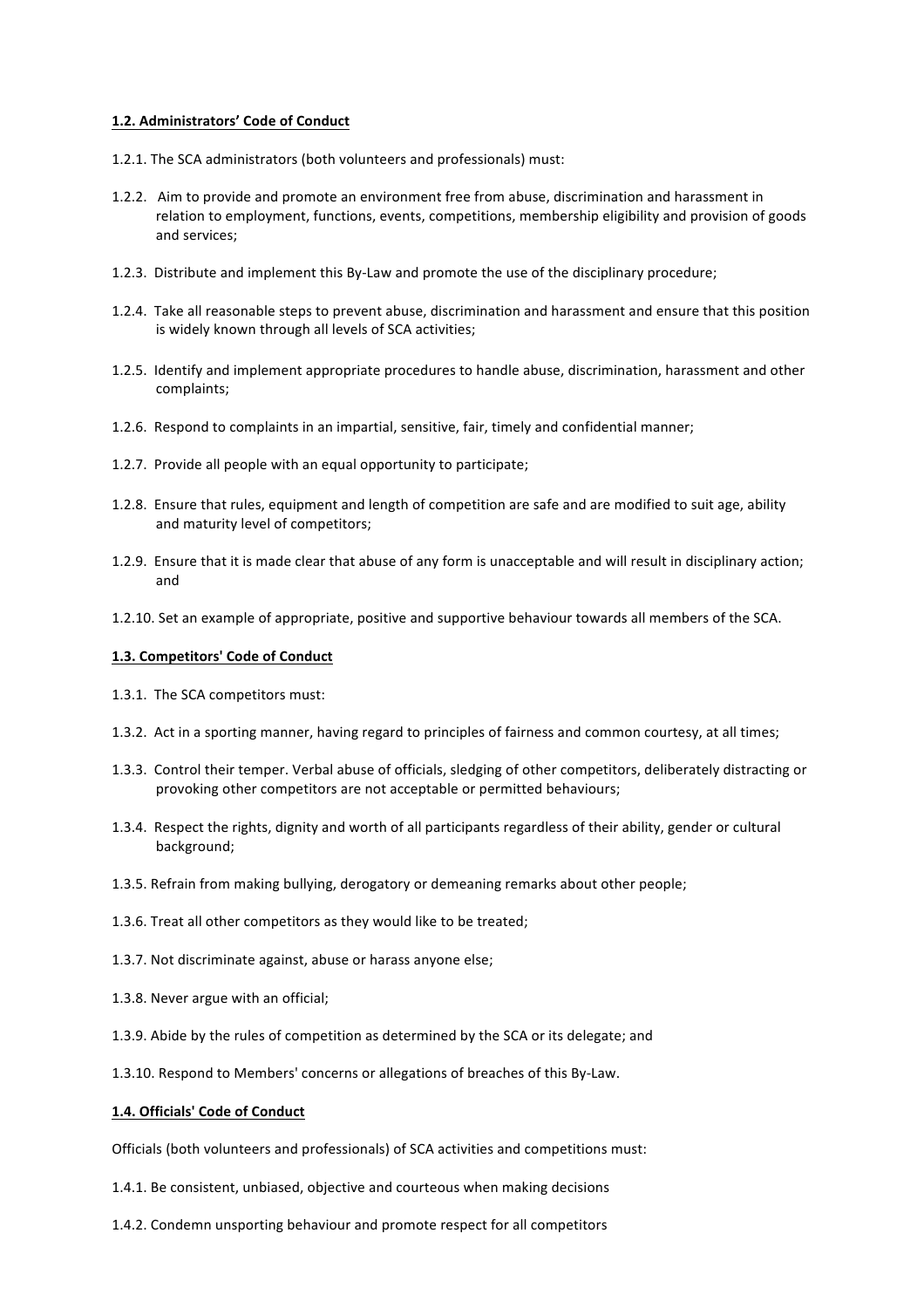- 1.4.3. Keep up to date with the latest available resources and information in relation to the sport of shooting;
- 1.4.4. Treat all participants with respect at all times
- 1.4.5. Avoid situations that may lead to a conflict of interest;

## **2. The Establishment of Disciplinary Committee**

The Board shall establish a Disciplinary Committee as required to deal with all disciplinary actions against Members, breaches of the Codes of Conduct and other matters under these Registered Rules

# **2.1. Composition of Disciplinary Committee:**

- 2.1.1. The Board shall appoint a Disciplinary Committee Panel comprising Five (5) people for the purpose of hearing disciplinary actions and other matters under these Registered Rules. Three (3) members of the Disciplinary Committee Panel should constitute a quorum for the Disciplinary Committee. The Disciplinary Committee shall also appoint or elect a member of the Disciplinary Committee to act as the Chairperson of the Disciplinary Committee Panel and for the Disciplinary Committee for each hearing.
- 2.1.2. The Disciplinary Committee must and shall include one (1) appointed Board member.
- 2.1.3. A person who has been directly involved in or affected by the matter in dispute, or where a conflict of interest would otherwise arise, shall not be eligible to be a member of the Disciplinary Committee which hears the matter in dispute

## **2.2. Notice of Alleged Breach**

- 2.2.1. Where the Board is advised or considers that a Member of the SCA has allegedly:
- 2.2.1.1. Breached, failed, refused or neglected to comply with a provision of the SCA Constitution, this Code of Conduct or any resolution or determination of the Board or any other duly authorised committee;
- 2.2.1.2. Breached the Code of Conduct
- 2.2.1.3. Acted in a manner unbecoming of a Member or prejudicial to the objects and interests of SCA and/or the sport of shooting; or
- 2.2.1.4. Brought the SCA and/or the sport of shooting into disrepute;
- 2.2.2. The Secretary shall, as soon as practicable following the appointment of a Disciplinary Committee, serve on the Member a notice in writing:
- 2.2.2.1. Setting out the specific details alleged breach by the Member;
- 2.2.2.2. Setting out the facts and grounds on which the alleged breach is based;
- 2.2.2.3. Stating that the Member may address the Disciplinary Committee at a hearing to be held not later than 28 days after service of the notice;
- 2.2.2.4. Stating the date, place and time of that hearing; the hearing may be held at any other time that the Secretary, Chairperson of the Disciplinary Committee and the Member agree.
- 2.2.2.5. Informing the Member that he or she may do one or more of the following:
- 2.2.2.5.1. Attend the hearing;
- 2.2.2.5.2. Give the Disciplinary Committee, before the date of that hearing, a written statement regarding the alleged breach.
- 2.2.2.5.3. Informing the member that if they do not attend the hearing and/or provide a written statement prior to the hearing, the hearing will proceed and the matter will be determined in their absence.

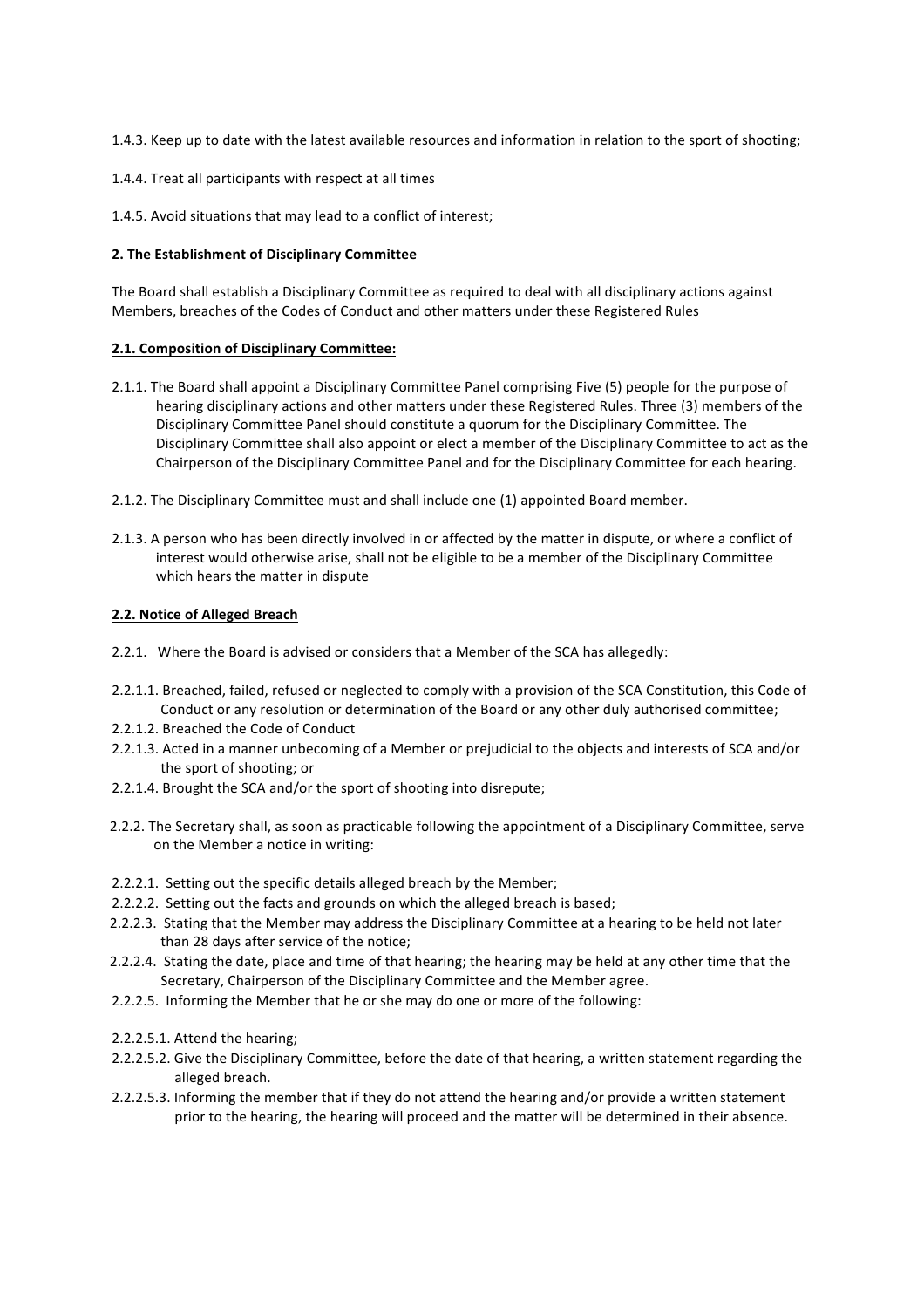## **2.3. Disciplinary Hearing Procedures**

- 2.3.1. At a hearing of the Disciplinary Committee, the Disciplinary Committee shall:
- 2.3.1.1. Give the Member every opportunity to be heard;
- 2.3.1.2. Give other aggrieved parties and any witnesses the right to be heard, present evidence or submit a written statement:
- 2.3.1.3. Give due consideration to any written statement submitted by the Member; and
- 2.3.1.4. By majority resolution determine whether the alleged breach occurred.
- 2.3.2. Neither the SCA nor the Member shall be entitled to any legal representation (legal or otherwise) but with the leave of the Disciplinary Committee may be represented by another at the hearing, but if the hearing relates to an alleged breach by a Junior Member then the Junior Member shall be entitled to be represented by his or her parent or guardian but the Junior Member must be present.
- 2.3.3. The Disciplinary Committee shall hear and determine the alleged breach in whatever manner it considers appropriate in the circumstances (including by way of teleconference, video conference or otherwise) and shall determine what evidence shall be admissible at the hearing, provided that it does so in accordance with the principles of natural justice.
- 2.3.4. Disciplinary Committee will make its decision immediately following the conclusion of the hearing if possible, but otherwise it shall deliver its decision and reasons to the Member and the Board within fourteen (14) days of the hearing.
- 2.3.5. If the Disciplinary Committee considers that the alleged breach did not occur, the matter shall be dismissed.
- 2.3.6. If the Disciplinary Committee considers that the alleged breach occurred, it may impose any one or more of the penalties as set out in the SCA Constitution & this Code of Conduct.
- 2.3.7. Each party shall be responsible for their own costs associated with the Disciplinary Committee hearing. The Disciplinary Committee has the discretion to make an order to reimburse costs to a party.

## **2.4. Penalties:**

- 2.4.1. If the Disciplinary Committee considers that the alleged breach occurred, the Disciplinary Committee may impose any one or more of the following penalties:
- 2.4.1.1. Impose a warning;
- 2.4.1.2. Reprimand the member;
- 2.4.1.3. Direct the member to make verbal or written apology;
- 2.4.1.4. Direct a member to reimburse costs to the Association of the hearing cost
- 2.4.1.5. Where there has been damaged to property, direct that the member pay compensation to the relevant person or organization that controls or has possession of the damaged property;
- 2.4.1.6. Withdrawal of any awards, placing, records, or achievements bestowed upon the member in any competition, activity or event held by the association.
- 2.4.1.7. Direct that any funding granted or given to the Member by SCA cease from a specified date;
- 2.4.1.8. Direct that any rights, privileges and benefits provided to that Member by SCA be suspended for a specified period and/or terminated;
- 2.4.1.9. Direct that SCA cease to sanction events held by or under the auspices of that Member;
- 2.4.1.10. Suspend the Member from membership of SCA for a specified period;
- 2.4.1.11. Expel the Member from SCA and
- 2.4.1.12. Any other penalty that the Disciplinary Committee considers appropriate.

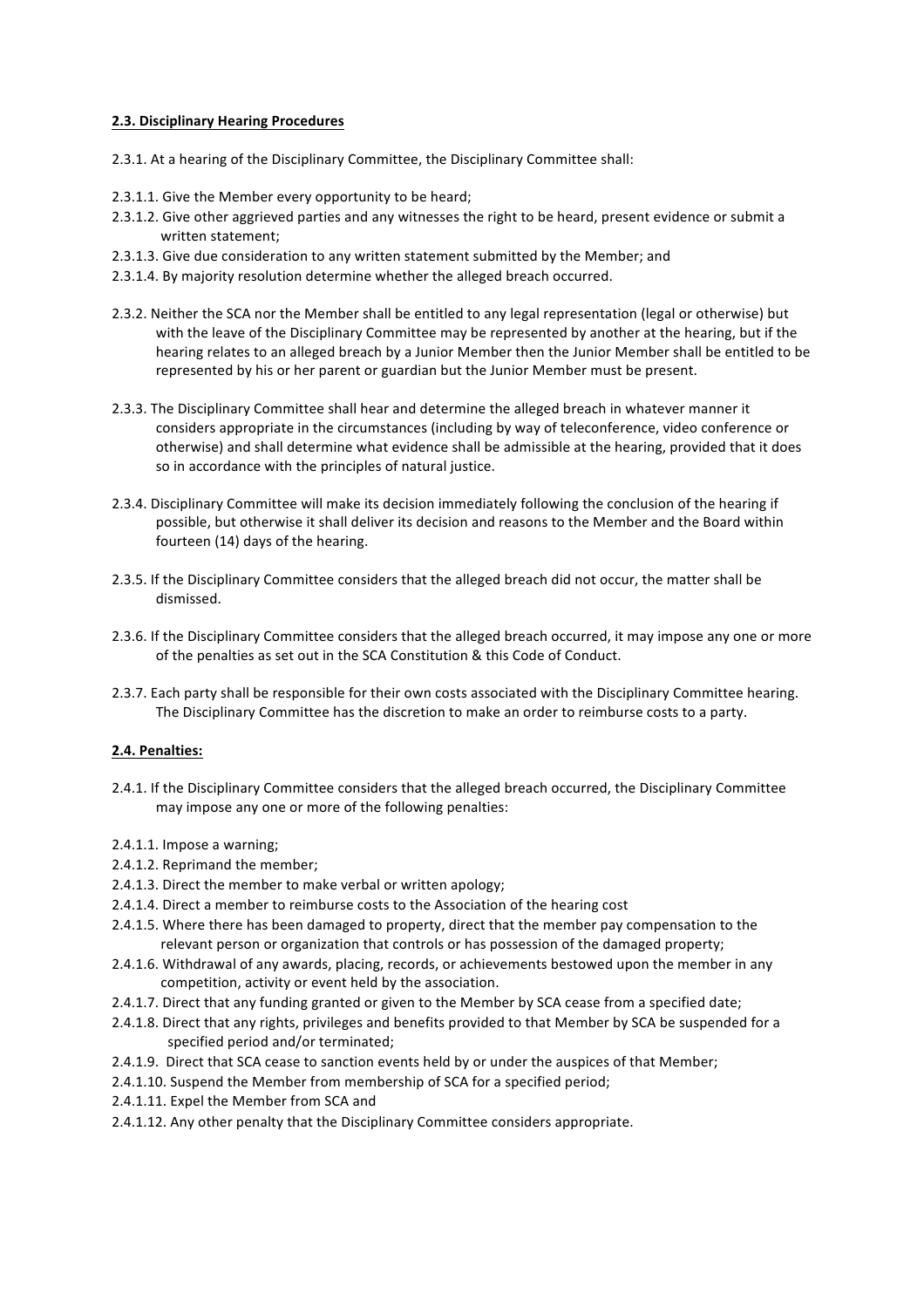## **2.5. Right of Appeal from Decision of Disciplinary Committee**

- 2.5.1. The Association or member may only appeal against a decision of the disciplinary committee on one or more to the following grounds of appeal:
- 2.5.1.1. Significant new or additional evidence has become available;
- 2.5.1.2. The penalty imposed by the Disciplinary Committee is not in accordance with the provisions of the SCA Constitution & this Code of Conduct;
- 2.5.1.3. The penalty imposed by the Disciplinary Committee is manifestly excessive; or
- 2.5.1.4. The Disciplinary Committee failed to substantially follow the procedures or requirements of the SCA Constitution & this Code of Conduct and this failure caused a significant detriment to the party seeking the appeal.

## **2.6. Notice of Appeal**

2.6.1. A person seeking to appeal a decision of the Disciplinary Committee ("the Appellant") must lodge a notice stating full details of the grounds of appeal ("the Notice of Appeal") with the Secretary of the SCA within seven (7) days receiving notice of the decision of the Disciplinary Committee.

## **2.7. Appeals Tribunal**

- 2.7.1. Upon receipt of a valid Notice of Appeal, the Board shall convene an Appeals Tribunal to hear and determine the appeal in accordance with the SCA Constitution & this Code of Conduct.
- 2.7.2. The Appellant shall be notified within seven (7) days of receipt of the Notice of Appeal of the time, date and place of the appeal hearing.
- 2.7.3. The Appeals Tribunal shall consist of three (3) people appointed by the Board to hear the appeal. The Board shall also appoint a member of the appeals tribunal as the Chairperson. Three (3) members of the Appeals Tribunal shall constitute a quorum
- 2.7.4. No member of the Board shall be appointed to the Appeals Tribunal, but if there is a vacancy on the Appeals Tribunal at the time of the hearing then this position may be filled by a member of the Board.
- 2.7.5. A person that has been directly involved in or affected by the matter in dispute or who was a member of the Disciplinary Committee that originally decided the matter or where a conflict of interest would otherwise arise, shall not be eligible to be a member of the Appeals Tribunal.

#### **2.8. Appeals Tribunal Procedures**

- 2.8.1. The Appeals Tribunal and persons appearing before it are bound by the same procedures under SCA Constitution as if the Appeals Tribunal was a Disciplinary Committee hearing a matter at first instance.
- 2.8.2. The Secretary shall forward records of the Disciplinary Committee hearing in which the matter the subject of the appeal was heard at first instance to the Chairperson of the Appeals Tribunal.
- 2.8.3. The appeal hearing shall be a full re-hearing of the facts and circumstances of the matter.
- 2.8.4. The Appeals Tribunal may request further information prior to determining the appeal and it has discretion as to whether or not new evidence may be allowed.
- 2.8.5. An Appeals Tribunal shall have the power, in such manner as it thinks fit, to:
- 2.8.5.1. Dismiss the appeal;
- 2.8.5.2. Uphold the appeal;
- 2.8.5.3. Impose any of the penalties set out in the SCA Constitution and/or
- 2.8.5.4. Reduce, increase or otherwise vary any penalty imposed by the Disciplinary Committee.